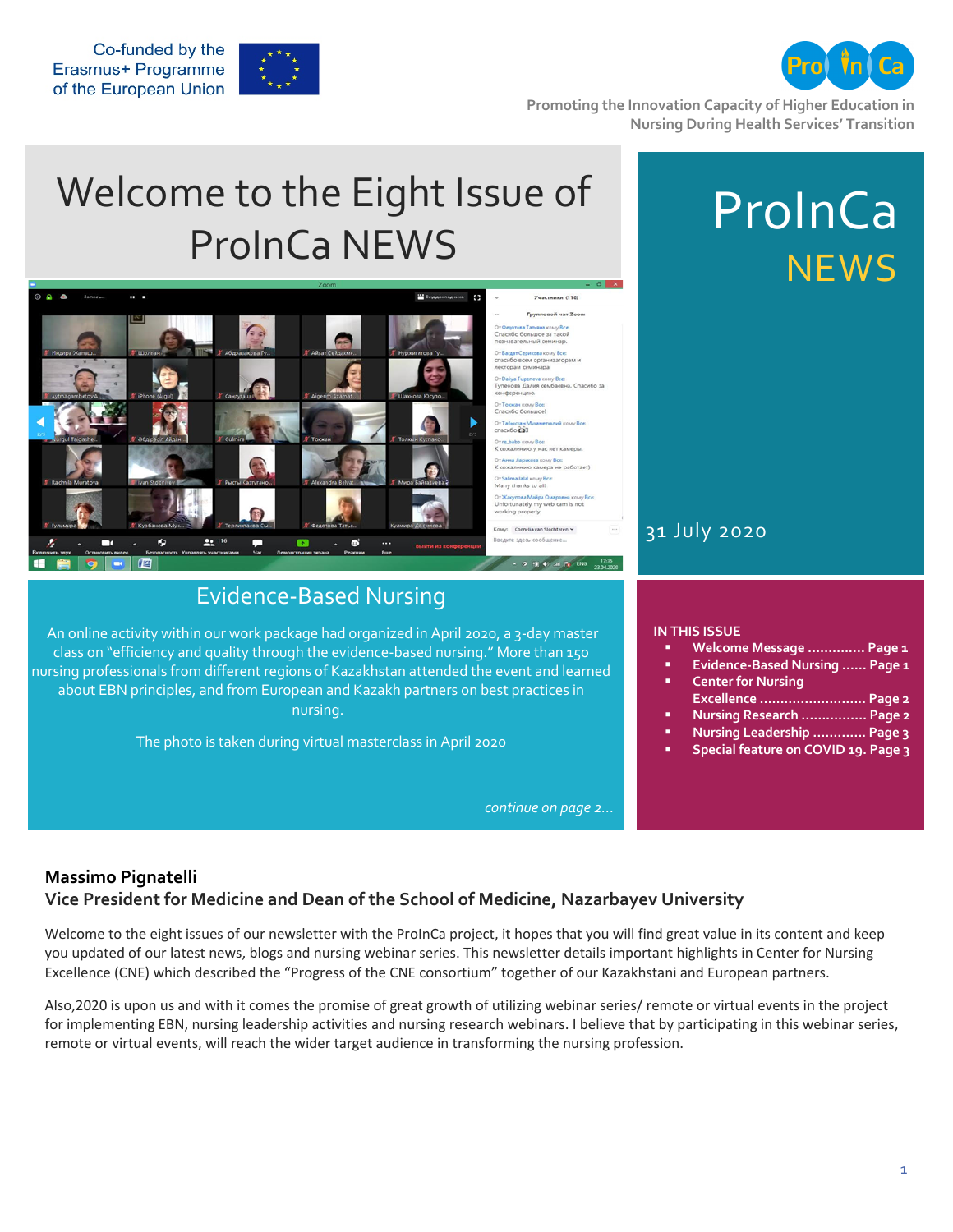Co-funded by the Erasmus+ Programme of the European Union



**Promoting the Innovation Capacity of Higher Education in** 

# Center for Nursing Excellence

In June 30, 2020, a Skype meeting with Kazakhstani partner universities was held to discuss "Progress of the CNE consortium". Representatives of Kazakh National Medical University also attended the meeting. During the meeting, CNE consortium agreement was discussed and Work Package leaders reported that their administration is considering options for allocating a full-time position for Regional CNE offices. One of the important things is that the establishment of Consortium and an action plan for the implementation of the State Program of Healthcare Development for 2020-2025.

According to section 3, "Development of Nursing," subparagraph 3.1.8.,"Development of the Center of Nursing Excellence with an information portal (www.nursekz.com)" – Kazakhstani medical universities, National nursing association (Paryz), Association of Higher Medical Colleges, Republican Center for Health Development are responsible for the sustainability plan of the CNE and Consortium. The draft of the CNE sustainability plan is ready and will be approved for the upcoming months. The Webropol questionnaire for the external assessment of the CNE website

### **Upcoming Event**

ProInCa 1-day symposium on "Movig forward by efficiency and quality by evidence-based nursing"

Venue: Zoom

Date: September 2020 (stay tuned for the exact date)

(www.nursekz.com) were already distributed among students, nurses, nursing teachers and associate partners. The results will be ready in August. The tender process of Web design and server hosting started by AMU team in July.

# Evidence- Based Nursing

### *Continuation from page 1*…

Even though it is our first experience in remote or virtual events in the project, we received numerous positive feedback from participants about the master class. "T*hese three days were full of learning activities on EBN, interesting discussions on modern practices, and a positive atmosphere*. *Now I wish to have such an online activity more often!*"-says the nurse from Semey University Hospital, Bikbova Tatyana, who participated in the event.

If you would like to attend more evidence-based events without stepping out of your home and while keeping everyone safe

during this pandemic, do not miss our 1-day symposium as part of the annual nursing conference held in September!

**Nursing During Health Services' Transition**

# Nursing Research

During the Spring, a nursing research webinar series was implemented to support collaborative nursing research with lecturers from JAMK University of Applied Sciences: Hanna Hopia, PhD, and Sari Järvinen, PhD. The participants, in total were 94, including researchers, teachers of nursing, and students from master's level. Furthermore, Kazakhstani Medical universities are receiving coaching on their own joint nursing research project that concern current clinical phenomena of nursing, i.e., stroke rehabilitation, cardiovascular nursing, palliative nursing, nurses' diabetes type 2 knowledge, and nurse's role in anticoagulant treatment to name a few.

In Autumn these research projects will be developed further, and international collaboration for example in the form of comparative studies will be considered. In addition, webinars supported by the European partners will be hosted to enhance joint discussion, on nursing research among the Medical universities in Kazakhstan. The aim is to launch five joint international nursing research projects.